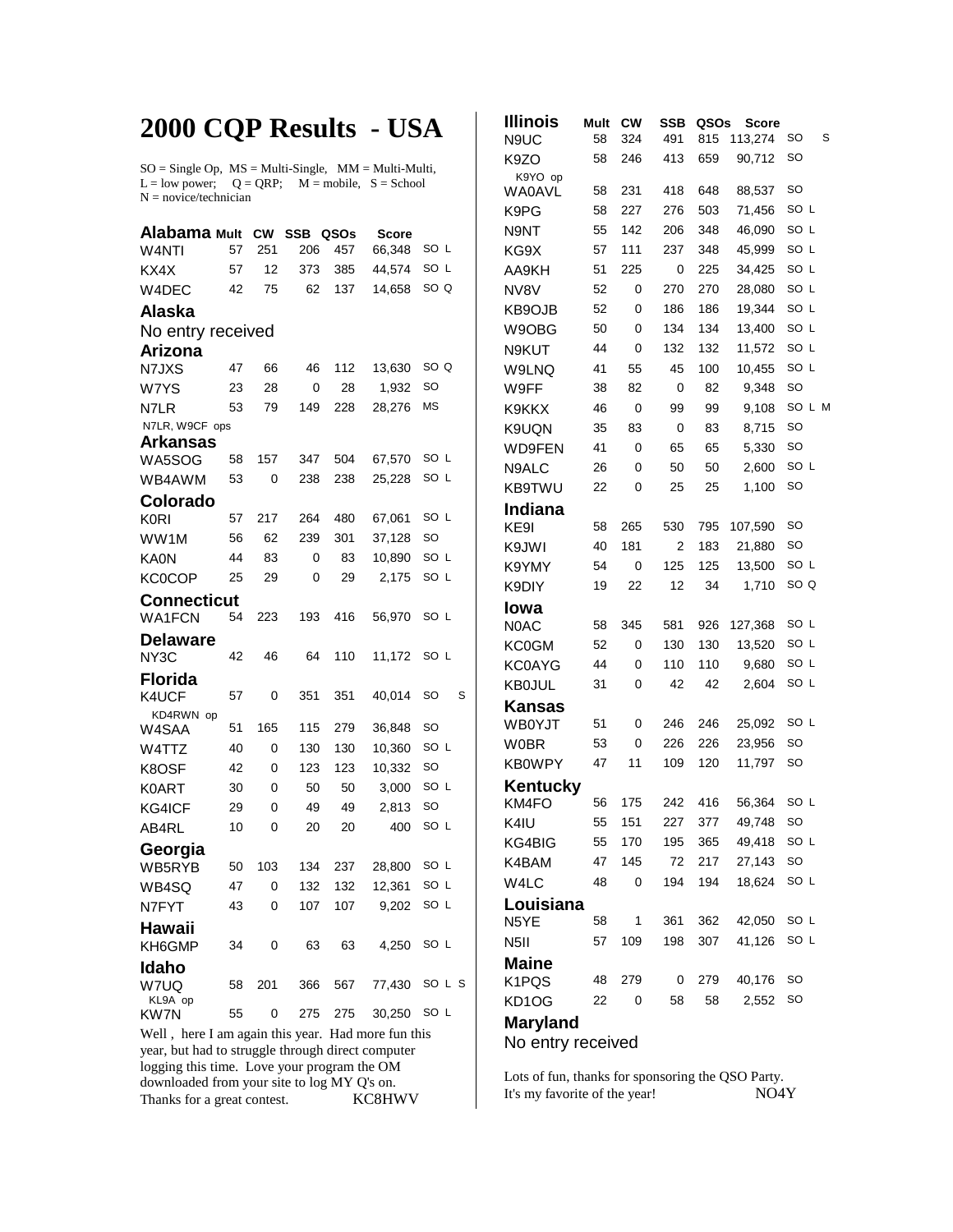| Massachusetts                                                         |                                                                                      |           |     |      |         |                 |   |  |  |  |  |
|-----------------------------------------------------------------------|--------------------------------------------------------------------------------------|-----------|-----|------|---------|-----------------|---|--|--|--|--|
|                                                                       | Mult                                                                                 | <b>CW</b> | SSB | QSOs | Score   |                 |   |  |  |  |  |
| NB <sub>1</sub> B                                                     | 58                                                                                   | 297       | 434 | 731  | 102,022 | SO              |   |  |  |  |  |
| K1HT                                                                  | 55                                                                                   | 129       | 143 | 272  | 36,933  | SO L            |   |  |  |  |  |
| WA1LXP                                                                | 54                                                                                   | 0         | 219 | 219  | 23,652  | SO L            |   |  |  |  |  |
| N <sub>1</sub> FUS                                                    | 43                                                                                   | 0         | 140 | 140  | 12,040  | SO L            |   |  |  |  |  |
| W <sub>1</sub> OHM                                                    | 33                                                                                   | 9         | 77  | 86   | 5,940   | SO<br><b>MS</b> | S |  |  |  |  |
| W1AF                                                                  | 50<br>115<br>163<br>48<br>18,650<br>K3UOC, N1QZY, KU4IL, KA3WVL, KB3LC, WA3ITR, W1ZY |           |     |      |         |                 |   |  |  |  |  |
|                                                                       |                                                                                      |           |     |      |         |                 |   |  |  |  |  |
| <b>Michigan</b><br>W8MJ                                               | 58                                                                                   | 381       | 566 | 947  | 131,863 | SO L            |   |  |  |  |  |
| K <sub>8</sub> K <sub>S</sub>                                         | 58                                                                                   | 229       | 395 | 624  | 85,666  | SO L            |   |  |  |  |  |
|                                                                       | 46                                                                                   | 143       | 0   | 143  | 19,734  | SO Q            |   |  |  |  |  |
| K8CV                                                                  |                                                                                      |           |     |      |         | SO L            |   |  |  |  |  |
| N8NX                                                                  | 49                                                                                   | 15        | 137 | 152  | 15,558  |                 |   |  |  |  |  |
| W8WVU                                                                 | 39                                                                                   | 55        | 0   | 55   | 6,435   | SO L            |   |  |  |  |  |
| W8SFF                                                                 | 33                                                                                   | 0         | 63  | 63   | 4,125   | SO Q            |   |  |  |  |  |
| W8YY                                                                  | 38                                                                                   | 1         | 93  | 94   | 7,144   | <b>MS</b>       | S |  |  |  |  |
| ops: AB8EF, KC8MVW, KI8GM, KC8NKY, KC8PPL, KC8MVD<br><b>Minnesota</b> |                                                                                      |           |     |      |         |                 |   |  |  |  |  |
| N0HJZ                                                                 | 58                                                                                   | 348       | 45  | 393  | 65,772  | SO Q            |   |  |  |  |  |
| <b>KI0F</b>                                                           | 57                                                                                   | 130       | 263 | 393  | 52,155  | SO L            |   |  |  |  |  |
|                                                                       | 52                                                                                   | 130       | 165 | 295  | 37.440  | SO L            |   |  |  |  |  |
| WA2MNO                                                                |                                                                                      | 20        | 1   |      |         | SO L            |   |  |  |  |  |
| AK7J                                                                  | 15                                                                                   |           |     | 21   | 930     |                 |   |  |  |  |  |
| <b>Mississippi</b>                                                    |                                                                                      |           |     |      |         |                 |   |  |  |  |  |
| W5DDX                                                                 | 40                                                                                   | 0         | 99  | 99   | 7,920   | MS L            |   |  |  |  |  |
| ops: KD5FTD, WD8LLR, WM9M<br><b>Missouri</b>                          |                                                                                      |           |     |      |         |                 |   |  |  |  |  |
| K0OU                                                                  | 57                                                                                   | 306       | 345 | 650  | 91,514  | SO              |   |  |  |  |  |
| <b>KOJPL</b>                                                          | 57                                                                                   | 267       | 269 | 536  | 76,323  | SO              |   |  |  |  |  |
| K0TPY                                                                 | 53                                                                                   | 160       | 181 | 340  | 44,494  | SO L            |   |  |  |  |  |
| <b>KOLWV</b>                                                          | 37                                                                                   | 20        | 80  | 100  | 8,140   | SO L            |   |  |  |  |  |
|                                                                       | 37                                                                                   | 0         | 81  | 81   | 5,994   | SO L            |   |  |  |  |  |
| K0DAT                                                                 | 47                                                                                   |           |     | 47   |         | SO              |   |  |  |  |  |
| K0YIP                                                                 |                                                                                      | 22        | 25  |      | 5,452   |                 |   |  |  |  |  |
| WA0OTV                                                                | 28                                                                                   | 30        | 14  | 44   | 3,304   | SO L            |   |  |  |  |  |
| <b>KI0HA</b>                                                          | 30                                                                                   | 0         | 50  | 50   | 3,000   | SO              |   |  |  |  |  |
| <b>WOEEE</b>                                                          | 54                                                                                   | 9         | 257 | 265  | 29.079  | <b>MS</b>       | S |  |  |  |  |
| KCOCDG, KCOEWD, KCOHBM, KC9UMR, KBOUKP, WBOIXI,<br>KI0QB              |                                                                                      |           |     |      |         |                 |   |  |  |  |  |
| Montana                                                               |                                                                                      |           |     |      |         |                 |   |  |  |  |  |
| No entry received                                                     |                                                                                      |           |     |      |         |                 |   |  |  |  |  |
| Nebraska                                                              |                                                                                      |           |     |      |         |                 |   |  |  |  |  |
| <b>NOWY</b>                                                           | 57                                                                                   | 0         | 291 | 291  | 33,117  | SO L            |   |  |  |  |  |
| K0OAL                                                                 | 39                                                                                   | 82        | 0   | 82   | 9,594   | SO L            |   |  |  |  |  |
| Nevada                                                                |                                                                                      |           |     |      |         |                 |   |  |  |  |  |
| NW7O                                                                  | 38                                                                                   | 0         | 89  | 89   | 6,764   | SO L            |   |  |  |  |  |
| W3IBW                                                                 | 35                                                                                   | 0         | 58  | 58   | 4,025   | SO L            |   |  |  |  |  |
| KD7JJI                                                                | 29                                                                                   | 0         | 39  | 39   | 2,262   | SO L            |   |  |  |  |  |
|                                                                       |                                                                                      |           |     |      |         |                 |   |  |  |  |  |
| <b>New Hampshire</b>                                                  | 54                                                                                   | 116       |     | 273  | 35,748  | SO L            |   |  |  |  |  |
| N1TT                                                                  |                                                                                      |           | 157 |      |         |                 |   |  |  |  |  |
| K <sub>1</sub> BV                                                     | 50                                                                                   | 117       | 99  | 216  | 27,450  | SO              |   |  |  |  |  |
| AA1CA                                                                 | 41                                                                                   | 165       | 0   | 165  | 20,295  | SO Q            |   |  |  |  |  |
|                                                                       |                                                                                      |           |     |      |         |                 |   |  |  |  |  |

| <b>New Jersey</b>     |            |          |            |             |                 |      |  |   |  |  |  |  |
|-----------------------|------------|----------|------------|-------------|-----------------|------|--|---|--|--|--|--|
| W2UDT                 | Mult<br>52 | CW<br>85 | SSB<br>152 | QSOs<br>236 | Score<br>28,938 | SO   |  |   |  |  |  |  |
| W2LE                  | 50         | 99       | 121        | 220         | 26,950          | SO   |  |   |  |  |  |  |
| K2EWA                 | 41         | 0        | 111        | 111         | 9,102           | SO   |  |   |  |  |  |  |
| <b>New Mexico</b>     |            |          |            |             |                 |      |  |   |  |  |  |  |
| K5XY                  | 25         | 0        | 36         | 36          | 1,800           | SO   |  | М |  |  |  |  |
| <b>New York</b>       |            |          |            |             |                 |      |  |   |  |  |  |  |
| WA1KKM                | 57         | 250      | 219        | 469         | 67,659          | SO   |  |   |  |  |  |  |
| N <sub>2</sub> CU     | 57         | 227      | 227        | 454         | 64,638          | SO L |  |   |  |  |  |  |
| K <sub>2</sub> SX     | 49         | 96       | 53         | 148         | 19,184          | SO   |  |   |  |  |  |  |
| W2WC                  | 41         | 74       | 65         | 139         | 14,432          | SO L |  |   |  |  |  |  |
| K2ONP                 | 48         | 57       | 61         | 117         | 13,944          | SO   |  |   |  |  |  |  |
| W2KTF                 | 33         | 85       | 0          | 85          | 8,415           | SO   |  |   |  |  |  |  |
| <b>North Carolina</b> |            |          |            |             |                 |      |  |   |  |  |  |  |
| K4QPL                 | 53         | 161      | 183        | 344         | 44,918          | SO L |  |   |  |  |  |  |
| N <sub>4</sub> CW     | 51         | 126      | 121        | 247         | 31,620          | SO L |  |   |  |  |  |  |
| N <sub>4</sub> AF     | 44         | 150      | 0          | 150         | 19,800          | SO   |  |   |  |  |  |  |
| NO4Y                  | 49         | 0        | 142        | 142         | 13,916          | SO L |  |   |  |  |  |  |
| W2VMX                 | 37         | 50       | 0          | 50          | 5,550           | SO L |  |   |  |  |  |  |
| <b>North Dakota</b>   |            |          |            |             |                 |      |  |   |  |  |  |  |
| <b>K0UD</b>           | 37         | 0        | 74         | 74          | 5,476           | SO   |  |   |  |  |  |  |
| Ohio                  |            |          |            |             |                 |      |  |   |  |  |  |  |
| W8GN                  | 58         | 304      | 427        | 730         | 102,283         | SO   |  |   |  |  |  |  |
| K8MR                  | 58         | 189      | 213        | 402         | 57,594          | SO L |  |   |  |  |  |  |
| K8ZT                  | 49         | 50       | 160        | 209         | 22,908          | SO Q |  |   |  |  |  |  |
| KC8HWV                | 49         | 0        | 205        | 205         | 20,041          | SO L |  |   |  |  |  |  |
| K9NW                  | 42         | 111      | 33         | 144         | 16,758          | SO L |  |   |  |  |  |  |
| W8KNO                 | 49         | 0        | 108        | 108         | 10,584          | SO L |  |   |  |  |  |  |
| KB8TPT                | 38         | 0        | 101        | 101         | 7,676           | SO L |  |   |  |  |  |  |
| <b>Oklahoma</b>       |            |          |            |             |                 |      |  |   |  |  |  |  |
| <b>K0CIE</b>          | 54         | 171      | 209        | 380         | 50,193          | SO L |  |   |  |  |  |  |
| K5TT                  | 38         | 110      | 0          | 110         | 12,540          | SO L |  |   |  |  |  |  |
| Oregon                |            |          |            |             |                 |      |  |   |  |  |  |  |
| KI7Y                  | 50         | 187      | 120        | 307         | 39,975          | SO L |  |   |  |  |  |  |
| KU7K                  | 43         | 66       | 98         | 163         | 16,835          | SO L |  |   |  |  |  |  |
| N7VS                  | 35         | 34       | 37         | 71          | 6,160           | SO L |  |   |  |  |  |  |
| N7IXI                 | 11         | 0        | 16         | 16          | 352             | SO L |  |   |  |  |  |  |
| Pennsylvania          |            |          |            |             |                 |      |  |   |  |  |  |  |
| K3CR                  | 58         | 342      | 532        | 874         | 121,162         | SO   |  |   |  |  |  |  |
| N3IXR                 | 57         | 249      | 300        | 549         | 76,722          | SO L |  |   |  |  |  |  |
| WA3SES                | 55         | 225      | 215        | 440         | 60,693          | SO L |  |   |  |  |  |  |
| WA3HAE                | 58         | 128      | 240        | 368         | 50,054          | SO L |  |   |  |  |  |  |
| AA3B                  | 55         | 161      | 178        | 339         | 46,145          | SO   |  |   |  |  |  |  |
| K3GY                  | 51         | 128      | 153        | 281         | 35,190          | SO L |  |   |  |  |  |  |
| N3RJ                  | 53         | 105      | 172        | 277         | 34,927          | SO   |  |   |  |  |  |  |
| NA3V                  | 50         | 155      | 94         | 248         | 32,525          | SO L |  |   |  |  |  |  |
| AA3ML                 | 51         | 136      | 113        | 249         | 32,334          | SO L |  |   |  |  |  |  |
| WB3DOM                | 52         | 135      | 87         | 222         | 30,030          | SO L |  |   |  |  |  |  |
| K3WW                  | 47         | 103      | 100        | 203         | 23,876          | SO   |  |   |  |  |  |  |
|                       |            |          |            |             |                 |      |  |   |  |  |  |  |